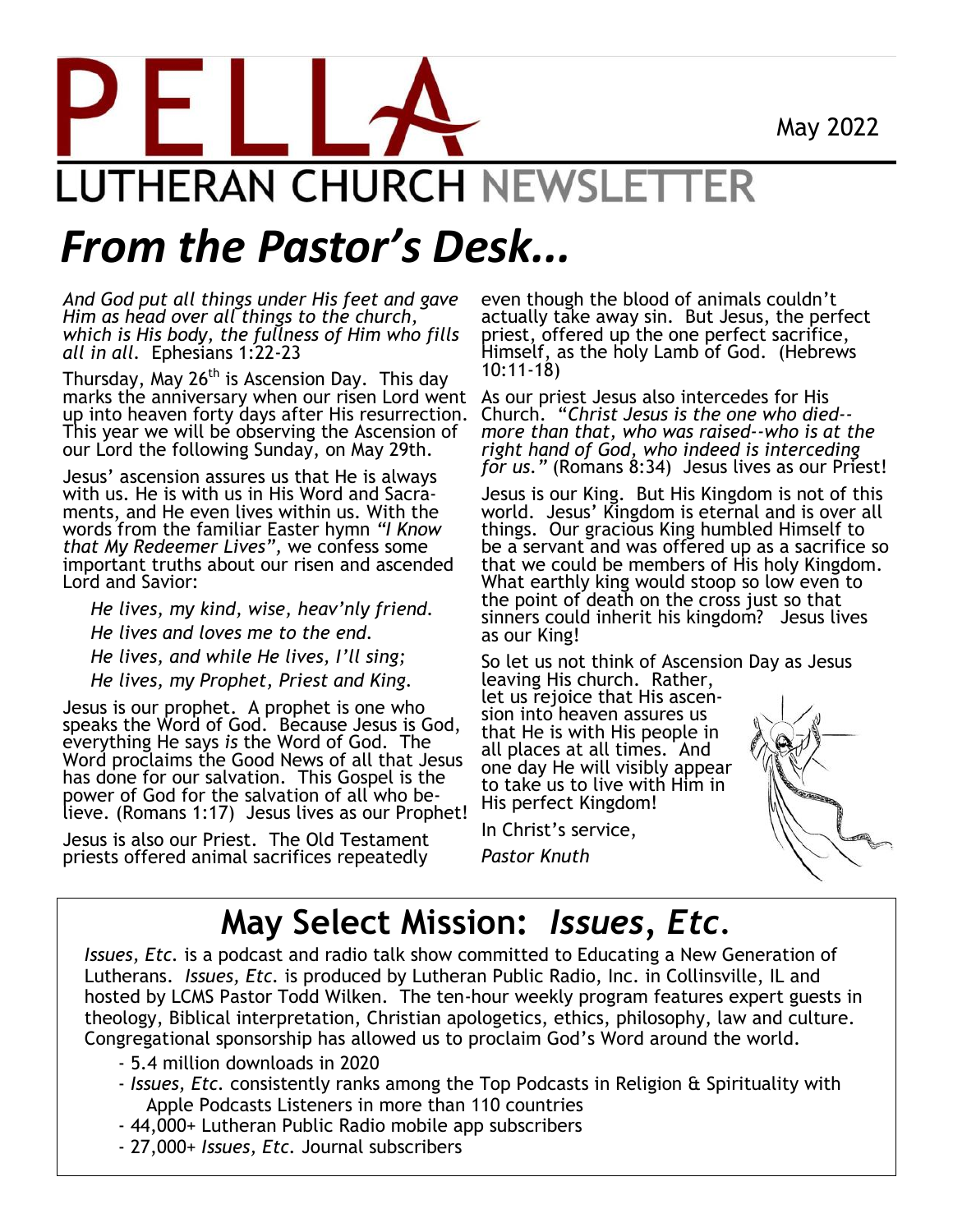## AROUND PELLA *From the Vicar's Desk...*

#### **Alleluia! Christ is risen! He is risen indeed! Alleluia!**

This Easter acclamation still rings in the ears of every Christian throughout their lives and this Easter season. When it is spoken in the Divine Service, one can't help but shout it aloud. It is the fact of our Lord's resurrection that brings peace and comfort in the midst of a world filled with death and sorrow. Indeed, if there is no resurrection Christians are of all people most to be pitied, in the words of St. Paul. Our entire Christian faith is wrapped up in the resurrection of Jesus Christ. It is the resurrection of the body and the life of the world to come that we look to with eager joy. In fact, Christ has been raised from the dead! Our faith is not in vain, because Christ rose, you too will rise.

Because Christ rose triumphant from the grave, now all sons and daughters of the King (you and me) "laugh to scorn the gloomy grave and at death no longer tremble" (*LSB 741:7*). You need not fear death, for as your Lord passed through its valley, so you will pass through the valley of the shadow of death and into life immortal with a new, resurrected, & glorified body! The reality of our Lord's resurrection, knowing there is a resurrection of the dead and the life of the world to

come for those who believe in Christ, gives us the strength to say "I am content! My Jesus ever lives!" (*LSB 468*). The answer to death, the answer to all fears and anxieties, the answer to the assaults of the evil one against your conscience, the answer to suffering, the answer to sorrow is the bodily resurrection of your Lord, Jesus Christ. Ponder these words of St. Peter and notice the importance of the resurrection. "Blessed be the God and Father of our Lord Jesus Christ! According to His great mercy, He has caused us to be born again to a living hope *through the resurrection of Jesus Christ from the dead*, to an inheritance that is imperishable, undefiled, and unfading, kept in heaven for you, who by God's power are being guarded through faith for a salvation ready to be revealed in the last time. In this you rejoice, though now for a little while, if necessary, you have been grieved by various trials, so that the tested genuineness of your faith—more precious than gold that perishes though it is tested by fire may be found to result in praise and glory and honor at the revelation of Jesus Christ" (1 Peter 1:3-7, emphasis mine).

#### **Alleluia! Christ is risen! He is risen indeed! Alleluia!**

Vicar Benish

## 2022-23 Vicar



Pella has been assigned Vicar John Schober to serve for one year as part of his training to become a LCMS pastor. He is from North Richland Hills, Texas and is currently completing his second year of studies at Concordia Theological Seminary in Fort Wayne, Indiana. Vicar Schober will join us in July or August.

He is engaged to be married to Sarah Johnson on October 1st in Spencer, Wisconsin.

Please keep Vicar Schober in your prayers and let us all give him a warm Pella welcome to Waupun!

**Congregational Meeting Sunday, May 22, 2021 at 11:30 AM**



Wendorff Call

Our former Vicar, Aaron Wendorff, has been called to serve in the Iowa West District as Pastor for two congregations, Our Savior Lutheran Church in Leon, Iowa, and Immanuel Lutheran Church in Osceola, Iowa. Please keep their

family in your prayers as he completes his seminary classes, they move their household again, and as he is ordained and installed in the Holy Ministry.

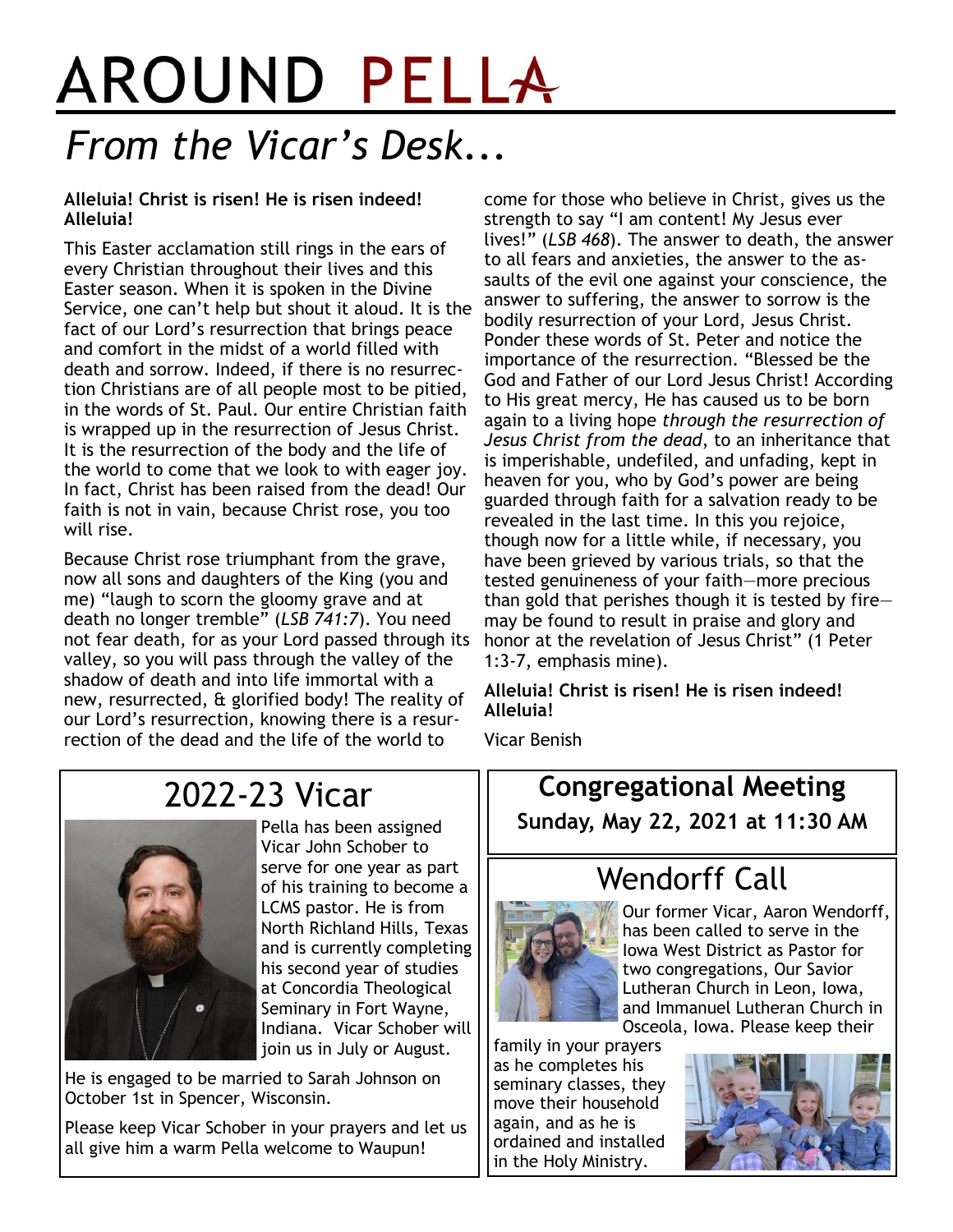## AROUND PELLA



#### **CONFIRMATION**

May 1, 2021 10:30 a.m.

#### Maximiliano Manuel Montanez

*Behold, I am with you always, to the end of the age. Matthew 28:20*

#### Ezekiel David Montanez

*Everyone who believes in Him will not be put to shame. Romans 10:11*



This year we are encouraging families to attend VBS together! Parents and siblings are welcome to stay and learn alongside their child(ren) and join in the fun. While it is not required, we feel it would be a nice time to make and share memories as we learn about Jesus together.

> Debbie Kuenzi Brylea Martinez Aaron Schouten Logan Hopp Lori Schmidt 20 Jeffrey Pluim

22 Amy Hopp

22 Lisa Vande Slunt 23 George Baumann 23 Luann Westhuis

24 Addilyn Pluim

## **May Birthdays**

- 1 Trista Gallenbeck
- 1 Carter Bunkoske
- 5 Julie Vanderbush
- 5 Cassidy Pluim
- 6 Sam Mattheis
- 7 Arlyn Landheer
- 9 Jordan Parsons
- 10 Kylie Peltier
- 11 Janelle Hendricks
- 13 Kathy Ryan
- 14 Celestine Uherka
- 15 Lindsey Rasmussen
- 16 Jeffrey Bonack
- 25 Loretta Gedamke
- 26 Kenneth Baumhardt
- 26 Dusty Gerrits
- 26 Lyla Mattheis
- 27 Bernice Schultz
- 28 Julie Verheyen
- 28 Amy Zak
- 28 Eugene Woock
- 28 Veda Pulda
- 29 Crystal Slosser
- 30 Cory Peterson
- - 31 Kenneth Pluim



## **SAVE** THE DATE

We have partnered with Harmann Studios to create our new Pella Lutheran pictorial directory

#### **OUR PHOTOGRAPHY DATES:**

November 2nd - November 5th

Look for more information coming this summer

## **Mother's Day Roses**

Mother's Day roses will be available in the narthex and by the elevator entrance on Sunday, May 8th. Celebrate and honor your mother on her special day this year



by giving her a rose - the international symbol of the pro-life movement. Suggested donation is just \$2 for each flower. All proceeds will benefit the educational and pregnancy aid outreaches of the Dodge Co. chapter of Wisconsin Right to Life.

## **Armed Forces Sunday—May 22**

If you have a friend or family member who is active duty or reserve military, please call or email the office with their name and we will include them in the prayers on Armed Forces Sunday.

## **Fabric Needed**

Pella's quilters have been busy making many quilts, but they are now running low on cotton fabric. Donations of cotton material and sheets are very appreciated!



#### **May Anniversaries**

- 1 Fred and Sandra McIver 57
- 3 Matthew & Cassandra Shadley 8
- 12 Gary and Kim Luchini 32
- 14 Michael and Suzanne Pluim 39
- 26 Jeffrey and Julie Bonack 32
- 30 Arlyn and Mary Landheer 41
- 21 Travis TerBeest
	-
	-
	-
	-
	-

#### 24 Braeson Cornelius 30 Jeffrey Swan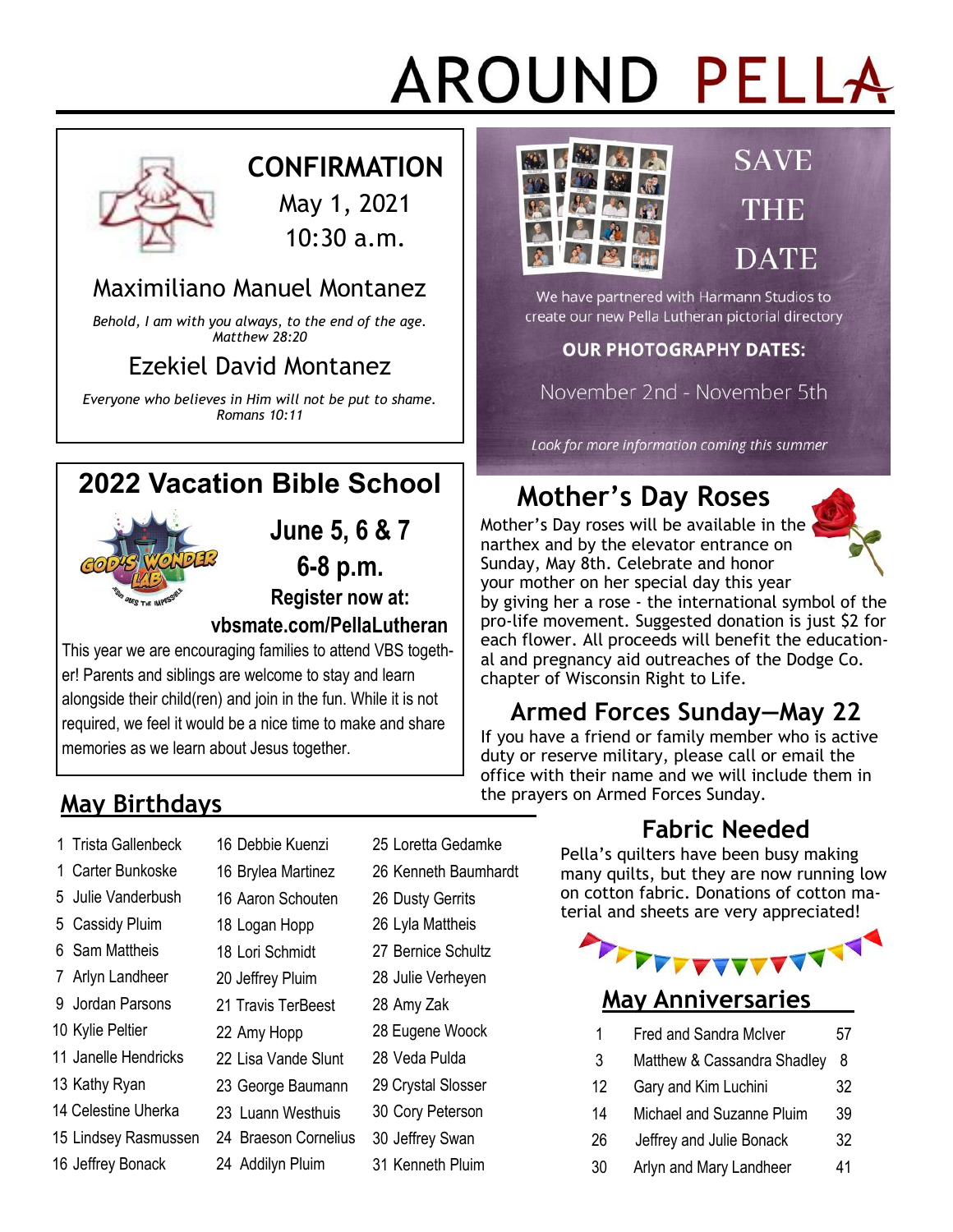

ON PROFIT ORG U.S. POSTAGE PAID WAUPUN, WI. PERMIT NO. 43

**RETURN SERVICE REQUESTED**

## **Bible Verse of the Month**

"I am the Good Shepherd. The Good Shepherd lays down his life for the sheep." *John 10:11*

**Visit our Website www.pellalutheran.org**

 $\overline{\overline{\cdot}}$ ind Ouick  $rac{ln \cos \theta}{2}$ **Sermons Church Bulletins**  $\frac{1}{\sqrt{1-\frac{1}{2}}}$ **Newsletters** Find Quick Links for: VBS Registration Link Lutheran Hour Devotions LCMS South Wisconsin LCMS

#### **Contact Us** 920-324-3321

**Pastor David Knuth,** ext. 102 dknuth@pellalutheran.org Cell phone: 217-320-2048

**Vicar Josh Benish** Joshua.benish@ctsfw.edu

**Secretary Tomi Knuth,**ext.101 tknuth@pellalutheran.org

**Treas. Sandy Armga**, ext. 104 treasurer@pellalutheran.org

**Jenna Westphal,** ext. 103 ihhpreschool@pellalutheran.org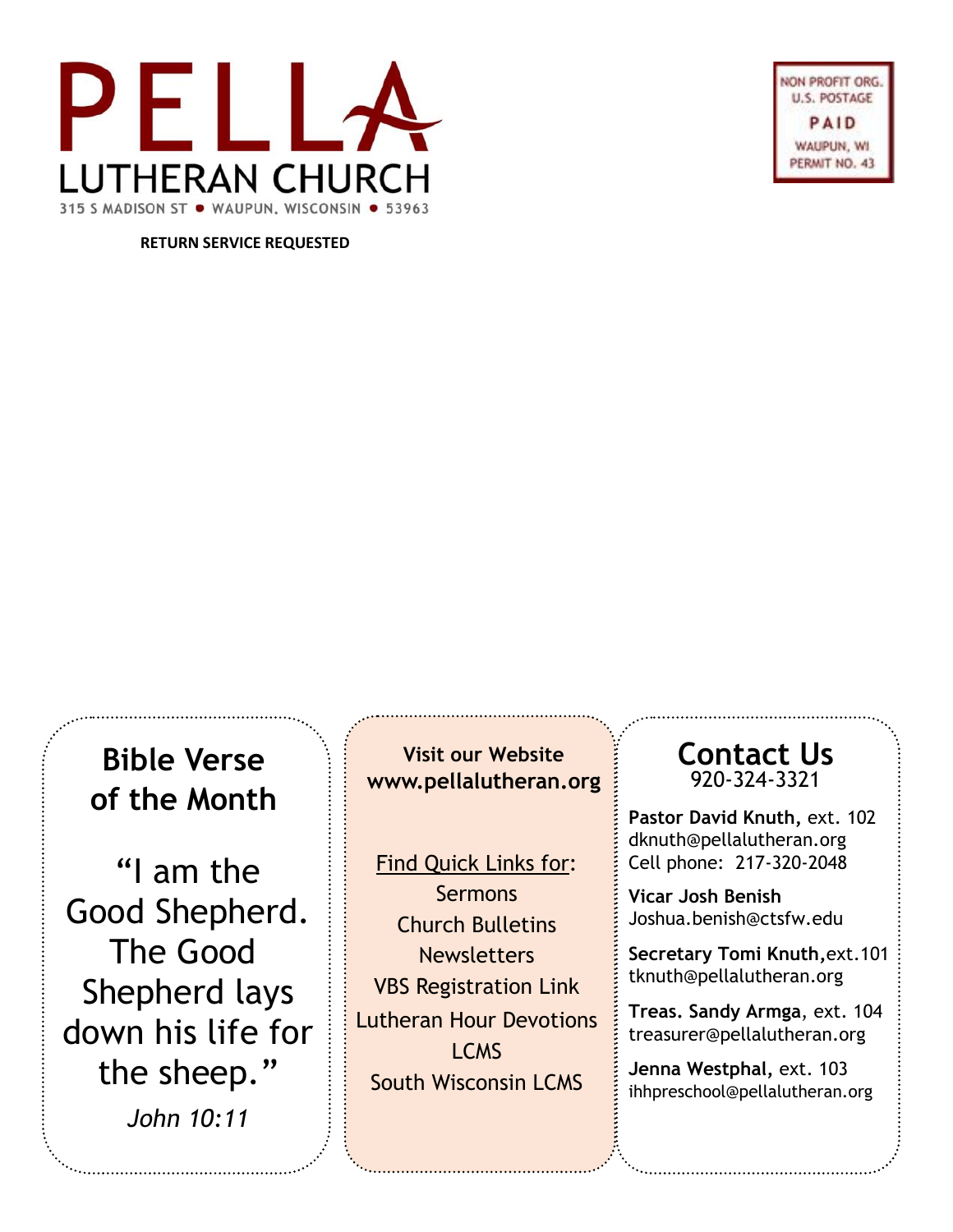## **May 2022**

| Sun                                                                                                                                                                           | Mon                               | Tue                      | Wed                                                                    | Thu                                                                                   | Fri                               | Sat                             |  |
|-------------------------------------------------------------------------------------------------------------------------------------------------------------------------------|-----------------------------------|--------------------------|------------------------------------------------------------------------|---------------------------------------------------------------------------------------|-----------------------------------|---------------------------------|--|
| 1<br><b>CONFIRMATION</b><br>8:00 AM Divine Service w/<br>Holy Communion<br>9:15 AM Education Hour<br>10:30 AM Divine Service w/<br>Holy Communion<br>11:00 AM Radio Broadcast | $\overline{2}$                    | 3                        | 9:00 AM Quilting                                                       | 5<br>10:00 AM Bible Study                                                             | 6<br><b>Church Office Closed</b>  | 7:00 AM Men's Bible Study       |  |
|                                                                                                                                                                               | 6:00 PM Youth Board               |                          | 6:00 PM Sr. & Jr. Youth<br>7:00 PM Divine Service                      |                                                                                       |                                   |                                 |  |
| 8<br>(No Holy Communion Today)<br>8:00 AM Divine Service<br>9:15 AM Education Hour<br>10:30 AM Divine Service<br>11:00 AM Radio Broadcast                                     | 9                                 | 10                       | 11<br>9:00 AM Quilting                                                 | 12<br>10:00 AM Bible Study<br>2:00 PM Ladies Aid/LWML                                 | 13<br><b>Church Office Closed</b> | 14<br>7:00 AM Men's Bible Study |  |
|                                                                                                                                                                               | 7:00 PM Elders' Meeting           | 6:30 PM Trustees Meeting | 6:00 PM Sr. & Jr. Youth<br>7:00 PM Divine Service                      |                                                                                       |                                   |                                 |  |
| 15<br>8:00 AM Divine Service w/<br>Holy Communion<br>9:15 AM Education Hour<br>10:30 AM Divine Service<br>11:00 AM Radio Broadcast<br>Noon Super Seniors Dinner               | 16                                | 17                       | 18<br>9:00 AM Quilting                                                 | 19<br>10:00 AM Bible Study                                                            | 20<br><b>Church Office Closed</b> | 21<br>7:00 AM Men's Bible Study |  |
|                                                                                                                                                                               | 7:00 PM Church Council            | 6:30 PM VBS Meeting      | 6:00 PM Sr. & Jr. Youth<br>7:00 PM Divine Service w/<br>Holy Communion |                                                                                       | NEWSLETTER DEADLINE               |                                 |  |
| 22                                                                                                                                                                            | 23                                | 24                       | 25                                                                     | 26                                                                                    | 27                                | 28                              |  |
| 8:00 AM Divine Service<br>9:15 AM Education Hour<br>10:30 AM Divine Service w/<br>Holy Communion<br>11:00 AM Radio Broadcast<br>11:30 AM Congregational Meeting               |                                   |                          | 9:00 AM Quilting                                                       | 10:00 AM Bible Study                                                                  | <b>Church Office Closed</b>       | 7:00 AM Men's Bible Study       |  |
|                                                                                                                                                                               |                                   |                          | 6:00 PM Sr. & Jr. Youth<br>7:00 PM Divine Service w/<br>Holy Communion | NEWSLETTER MAILING                                                                    |                                   |                                 |  |
| 29<br>8:00 AM Divine Service w/<br>Holy Communion<br>9:15 AM Bible Study<br>10:30 AM Divine Service w/<br>Holy Communion<br>11:00 AM Radio Broadcast                          | 30<br><b>Church Office Closed</b> | 31                       |                                                                        | Pella Lutheran Church<br>315 S. Madison St.<br>Waupun, WI 53963<br>Phone 920-324-3321 |                                   |                                 |  |